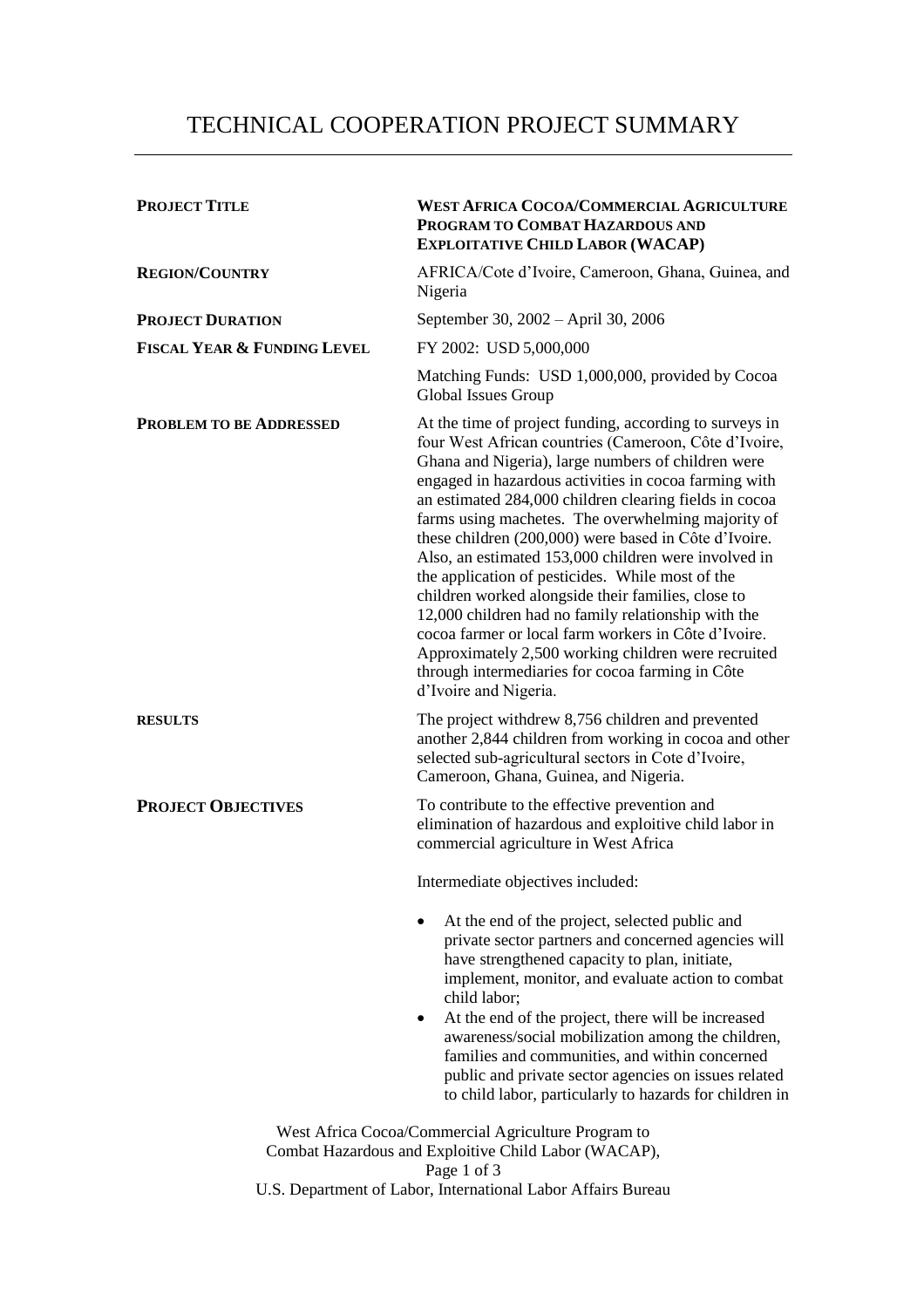## TECHNICAL COOPERATION PROJECT SUMMARY

the cocoa/agriculture sector and viable alternatives to child labor;

- At the end of the project, model (pilot) interventions will have been tested for the withdrawal of children from work, removal of workplace hazards for those of working age, and provision of appropriate social protection options for children and their families;
- At the end of the project, the situation of children withdrawn and prevented from child labor will be monitored and verified in selected areas through a credible, affordable and feasible/sustainable child labor monitoring system; and
- At the end of the project, there will be an enhanced knowledge base through action-oriented research and a viable information dissemination system.
- **SUMMARY OF ACTIVITIES** Trained and built capacity of partner organizations to prevent and progressively eliminate child labor in the cocoa/agriculture sector in selected geographical areas;
	- Developed a National Plan of Action for prevention and elimination of hazardous and exploitive child labor in cocoa/agriculture;
	- Prepared and launched awareness-raising campaign to combat and prevent child labor in the cocoa/agriculture sector;
	- Informed local communities and local administrative authorities about child labor legislation, hazardous work/worst forms and the project's approaches to prevention and elimination, and specific hazards;
	- Educated children under the age of 18 years, who have been withdrawn from work under the program; further, raised awareness of child labor and occupational safety and health issues;
	- Built capacity and provided skills to adult family members (particularly women from families of children withdrawn from hazardous work) in order to enhance their income earning potential;
	- Trained a selected number of the older (above 12 years) targeted group of children in marketable skills;
	- Prevented children, aged 13 to 18 years, from engaging in hazardous work through OSH outreach activities in collaboration with Sustainable Tree Crop Project (STCP) efforts;
	- Established an independent child labor monitoring/verification system in the countries

West Africa Cocoa/Commercial Agriculture Program to Combat Hazardous and Exploitive Child Labor (WACAP), Page 2 of 3

U.S. Department of Labor, International Labor Affairs Bureau